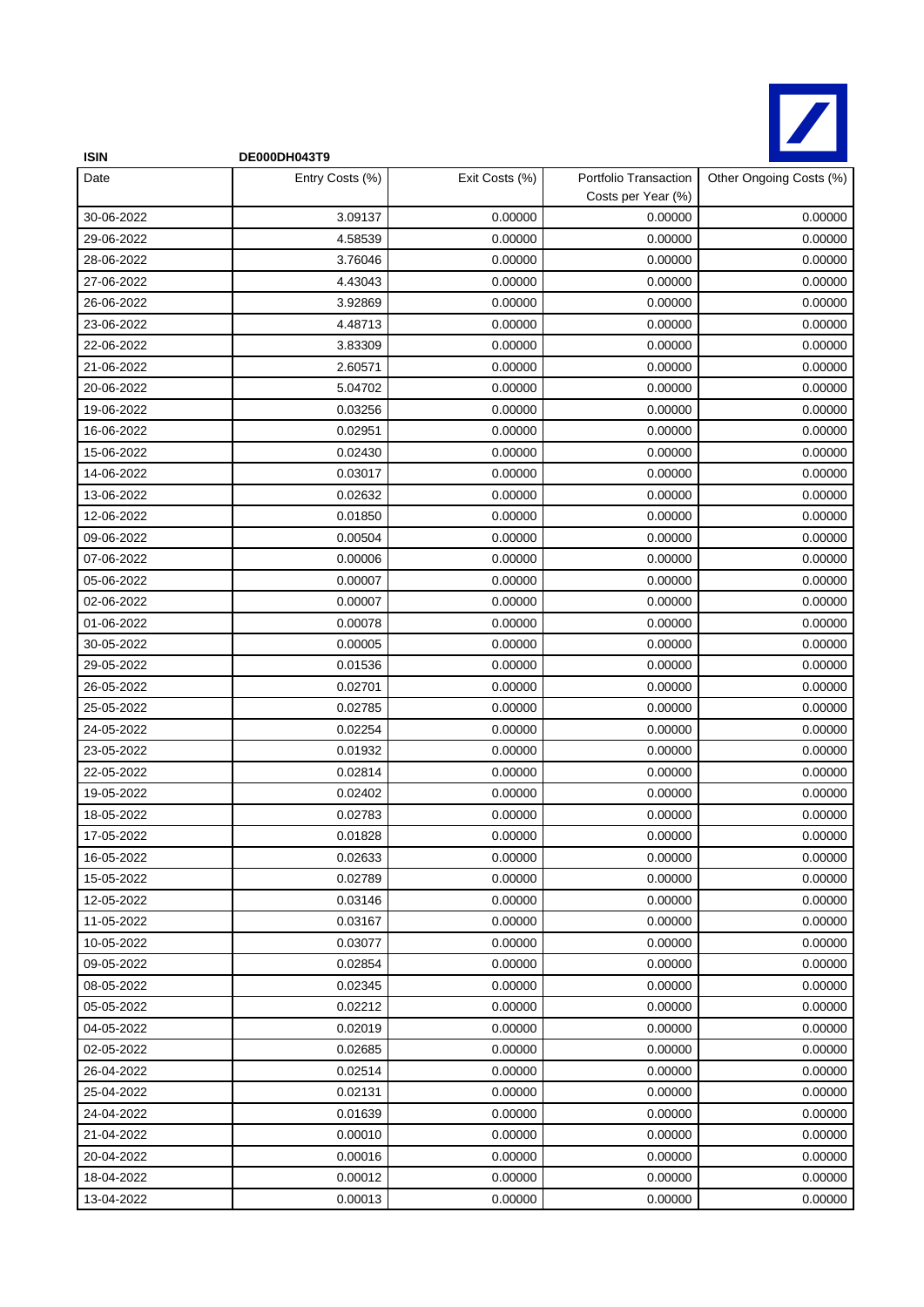| 12-04-2022 | 0.00669 | 0.00000 | 0.00000 | 0.00000 |
|------------|---------|---------|---------|---------|
| 11-04-2022 | 0.00010 | 0.00000 | 0.00000 | 0.00000 |
| 07-04-2022 | 0.00013 | 0.00000 | 0.00000 | 0.00000 |
| 06-04-2022 | 0.00014 | 0.00000 | 0.00000 | 0.00000 |
| 27-03-2022 | 0.00016 | 0.00000 | 0.00000 | 0.00000 |
| 22-03-2022 | 0.00013 | 0.00000 | 0.00000 | 0.00000 |
| 21-03-2022 | 0.00013 | 0.00000 | 0.00000 | 0.00000 |
| 18-03-2022 | 0.00013 | 0.00000 | 0.00000 | 0.00000 |
| 17-03-2022 | 0.01606 | 0.00000 | 0.00000 | 0.00000 |
| 16-03-2022 | 0.02161 | 0.00000 | 0.00000 | 0.00000 |
| 15-03-2022 | 0.02396 | 0.00000 | 0.00000 | 0.00000 |
| 14-03-2022 | 0.02064 | 0.00000 | 0.00000 | 0.00000 |
| 11-03-2022 | 0.01888 | 0.00000 | 0.00000 | 0.00000 |
| 10-03-2022 | 0.02367 | 0.00000 | 0.00000 | 0.00000 |
| 09-03-2022 | 0.02564 | 0.00000 | 0.00000 | 0.00000 |
| 08-03-2022 | 0.02352 | 0.00000 | 0.00000 | 0.00000 |
| 07-03-2022 | 0.02084 | 0.00000 | 0.00000 | 0.00000 |
| 04-03-2022 | 0.01387 | 0.00000 | 0.00000 | 0.00000 |
| 03-03-2022 | 0.00438 | 0.00000 | 0.00000 | 0.00000 |
| 02-03-2022 | 0.01989 | 0.00000 | 0.00000 | 0.00000 |
| 01-03-2022 | 0.01439 | 0.00000 | 0.00000 | 0.00000 |
| 28-02-2022 | 0.01598 | 0.00000 | 0.00000 | 0.00000 |
| 25-02-2022 | 0.02941 | 0.00000 | 0.00000 | 0.00000 |
| 24-02-2022 | 0.01710 | 0.00000 | 0.00000 | 0.00000 |
| 23-02-2022 | 0.02874 | 0.00000 | 0.00000 | 0.00000 |
| 22-02-2022 | 0.02440 | 0.00000 | 0.00000 | 0.00000 |
| 21-02-2022 | 0.02540 | 0.00000 | 0.00000 | 0.00000 |
| 18-02-2022 | 0.02086 | 0.00000 | 0.00000 | 0.00000 |
| 17-02-2022 | 0.01836 | 0.00000 | 0.00000 | 0.00000 |
| 16-02-2022 | 0.02113 | 0.00000 | 0.00000 | 0.00000 |
| 15-02-2022 | 0.02416 | 0.00000 | 0.00000 | 0.00000 |
| 14-02-2022 | 0.01936 | 0.00000 | 0.00000 | 0.00000 |
| 11-02-2022 | 0.02142 | 0.00000 | 0.00000 | 0.00000 |
| 10-02-2022 | 0.01801 | 0.00000 | 0.00000 | 0.00000 |
| 09-02-2022 | 0.01675 | 0.00000 | 0.00000 | 0.00000 |
| 08-02-2022 | 0.01141 | 0.00000 | 0.00000 | 0.00000 |
| 07-02-2022 | 0.02438 | 0.00000 | 0.00000 | 0.00000 |
| 04-02-2022 | 0.00678 | 0.00000 | 0.00000 | 0.00000 |
| 03-02-2022 | 0.01010 | 0.00000 | 0.00000 | 0.00000 |
| 02-02-2022 | 1.62153 | 0.00000 | 0.00000 | 0.00000 |
| 01-02-2022 | 2.23054 | 0.00000 | 0.00000 | 0.00000 |
| 31-01-2022 | 3.17905 | 0.00000 | 0.00000 | 0.00000 |
| 28-01-2022 | 2.67081 | 0.00000 | 0.00000 | 0.00000 |
| 27-01-2022 | 1.34523 | 0.00000 | 0.00000 | 0.00000 |
| 19-01-2022 | 0.04681 | 0.00000 | 0.00000 | 0.00000 |
| 12-01-2022 | 0.04430 | 0.00000 | 0.00000 | 0.00000 |
| 11-01-2022 | 1.05589 | 0.00000 | 0.00000 | 0.00000 |
| 10-01-2022 | 0.03622 | 0.00000 | 0.00000 | 0.00000 |
| 06-01-2022 | 2.00079 | 0.00000 | 0.00000 | 0.00000 |
| 05-01-2022 | 0.94593 | 0.00000 | 0.00000 | 0.00000 |
| 04-01-2022 | 1.65518 | 0.00000 | 0.00000 | 0.00000 |
| 03-01-2022 | 0.03267 | 0.00000 | 0.00000 | 0.00000 |
| 31-12-2021 | 1.99306 | 0.00000 | 0.00000 | 0.00000 |